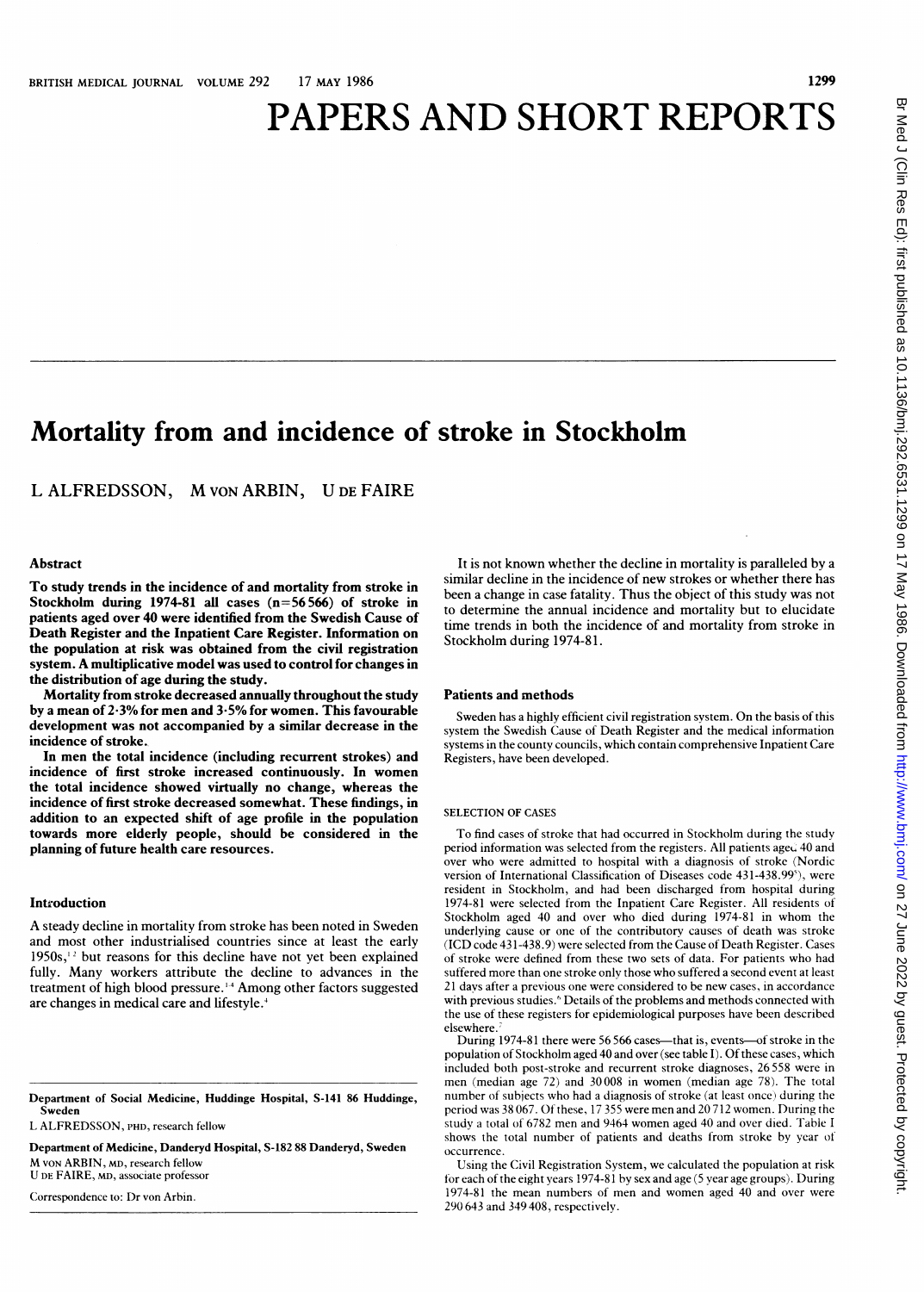TABLE I-No of patients with a diagnosis of stroke\* at discharge from hospital and deaths due to stroke by year and sex

|       | No of patients |       |       |      | No of deaths |       |  |  |
|-------|----------------|-------|-------|------|--------------|-------|--|--|
|       | Men            | Women | Total | Men  | Women        | Total |  |  |
| 1974  | 2914           | 3428  | 6342  | 849  | 1137         | 1986  |  |  |
| 1975  | 2980           | 3538  | 6518  | 855  | 1223         | 2078  |  |  |
| 1976  | 3321           | 3647  | 6968  | 896  | 1241         | 2137  |  |  |
| 1977  | 3159           | 3601  | 6760  | 820  | 1145         | 1965  |  |  |
| 1978  | 3353           | 3766  | 7119  | 846  | 1209         | 2055  |  |  |
| 1979  | 3464           | 3897  | 7361  | 816  | 1189         | 2005  |  |  |
| 1980  | 3534           | 3958  | 7492  | 830  | 1175         | 2005  |  |  |
| 1981  | 3833           | 4173  | 8006  | 870  | 1145         | 2015  |  |  |
| Total | 26558          | 30008 | 56566 | 6782 | 9464         | 16246 |  |  |

\*Includes post-stroke diagnoses.

#### STATISTICAL ANALYSIS

In the analysis men and women were treated separately. A multiplicative model was used to control for changes in the age distribution during the study.' This model implies that the rate in one age group for one year is defined as a product of an age factor  $(\alpha)$ , which is the same for all years during the period, and a time factor  $(\beta)$ , which may differ between the years but is the same in all age groups. Thus if i denotes age group, j years of occurrence, and I incidence rate, I<sub>ii</sub> is taken as the product  $\alpha_i \times \beta_i$ . Estimates of  $\alpha$ :s and  $\beta$ :s, where s stands for plural estimates, were obtained by means of regression analysis. The time factor may be interpreted as the age standardised relative risk of developing (or dying from) stroke in one specific year compared with the first year of the period studied.<sup>8</sup> In addition, to describe trends the average annual change in incidences (or mortalities) was estimated by modifying the model by postulating the time factor to be exponential  $(I_{ij} = \alpha_i \times \beta^j)$ .

Confidence intervals of 95% were computed for the relative risks as well a  $\mathbb{R}^D$ for point estimates of time trends. To investigate the adequacy of the multiplicative model the individual residuals were examined and a  $\chi^2$  te $\overline{\mathfrak{P}}$ performed. The model seemed to fit the data, and in all cases, except for young women, the results were not significant (see figs 1 and 2 and tables  $#$ and III).

Analysis of the incidence of stroke was also carried out separately different diagnoses

Apart from calculating the total incidence of stroke, in which each subject may contribute more than once, we also wanted to estimate the incidence  $\frac{d\mathbf{f}}{d\mathbf{f}}$ the first stroke during 1974-81. As the civil registration system is based on unique individual identification numbers we were able to detect all recurrent events of stroke arising in subjects who had suffered a previous stroked during 1974-81. This gave us a fairly good estimate of the number of during 1974-81. This gave us a fairly good estimate of the number of cases of first strokes in 1981. A few patients with recurrent strokes may have been included, however-that is, those who had had a previous stroke before 1974 (but not in the years 1974-80). Thus to calculate the incidence of first stroke during the whole period 1974-81, not only was the information in the actual database needed but patients who had suffered a previous strok<u>e'</u> before 1974 had also to be taken into account.

Suppose  $A_{ij}$  is the number of subjects in age group i with a diagnosis of stroke during year j. A is then known for the years 1974-81. Furthermore, lex  $\gamma_{ikl}$  be the probability that a subject belonging to age group i with a diagnosis of stroke in year k will have a recurrent event of stroke after I years (but not in the interim). For relevant 1 values  $\gamma$  is known for k=1974-81. Finally, suppose  $B_{ii}$  is the number of subjects belonging to age group i with a first, event of stroke during year j. Then for the period 1968-73 the calculation of the number of first strokes is as follows (where  $i = 1 \ldots 12$  and  $j = 1974-81$ ) $\bigodot$ 

$$
B_{ij} = A_{ij} - \sum_{k=1968}^{j-1} A_{ik} \times \gamma_{ik(j-k)}
$$

As A and  $\gamma$  are unknown for the period 1968-73 and the Inpatient Care Register was considered to be unreliable before 1974 we had to estimate



FIG I-Mortality from stroke among men and women aged 40 and over. Relative risks in specific years according to the multiplicative model. Test of model for men: p=0-SO; test of model for women: p=O 15.



FIG 2—Regression lines according to the exponential model for total incidence of stroke, incidence of first stroke (shaded area, restricted by the high and low alternatives),<br>and mortality among men and women aged 40 or ov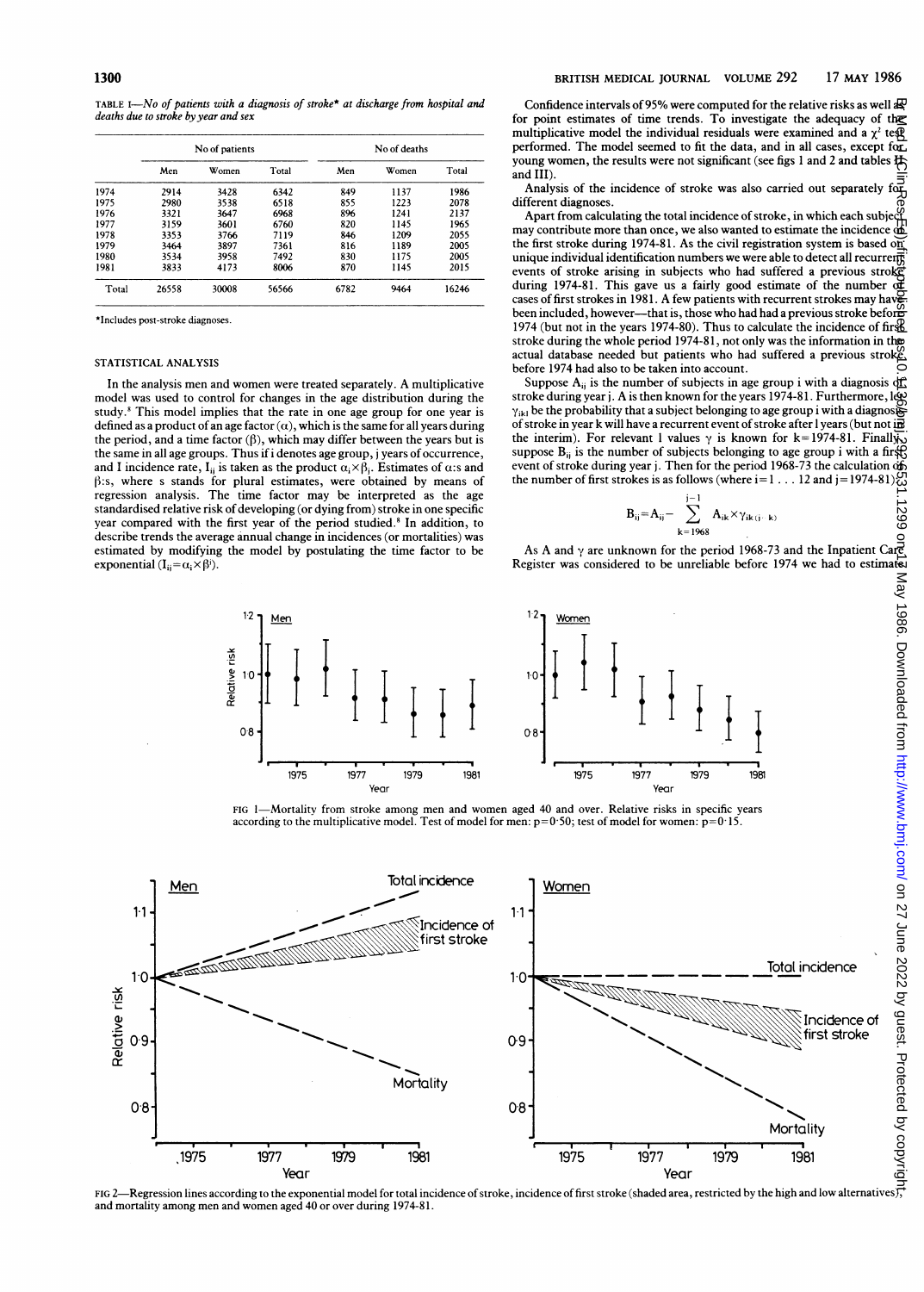1301

these values by making assumptions on both the incidence of stroke before 1974 and, for subjects who had suffered a stroke before 1974 (back to 1968), the risk of having a recurrent event of stroke in the future. The rationale for the assumptions was to choose two alternatives at each point of decision (based on our knowledge of the occurrence of strokes during 1974-81), one alternative that would probably result in an overestimation of the time trend of the incidence of first stroke during the years 1974-81 and another that would probably result in an underestimation of the trend.

Regarding the total incidence of stroke during 1968-73, for each age group we chose between the alternatives of absolute constancy (equal to the year 1974) and constancy of time trend so that the observed trend for 1974-81 women the mortality decreased appreciably. According to the exponential regression model the average annual decrease was 2-3% (95% confidence interval  $1.3 - 3.3$ %) for men and  $3.5%$  ( $2.5 - 4.4%$ ) for women.

Tables II and III show age standardised relative risks of having a stroke in specific years according to the multiplicative model by sex and age. A substantially increased risk was observed in men aged 40-74. For women no consistent change could be observed during the study period.

Table IV shows the results of the trend analysis of the annual change in occurrence of stroke during 1974-81 according to the exponential regression model. Figure <sup>2</sup> shows the incidences of stroke during 1974-81 for men and women aged 40 and over according to the exponential model. Again the

#### TABLE II-Incidence of stroke among men by age (relative risks in specific years according to the multiplicative model\*)

|                           |                |                          |                | Age group                |                |                          |  |
|---------------------------|----------------|--------------------------|----------------|--------------------------|----------------|--------------------------|--|
|                           | 40-74 years    |                          |                | $\geq 75$ years          |                | $>40$ years              |  |
|                           | Relative risk† | 95% Confidence intervals | Relative risk+ | 95% Confidence intervals | Relative risk+ | 95% Confidence intervals |  |
| 1975                      | 1.04           | $0.98 - 1.11$            | 0.96           | $0.89 - 1.04$            | 1.01           | $0.95 - 1.06$            |  |
| 1976                      | $1 - 17$       | $1.10 - 1.24$            | $1-01$         | 0.941.09                 | $1-10$         | $1.04 - 1.16$            |  |
| 1977                      | $1 - 13$       | $1.06 - 1.20$            | 0.90           | $0.82 - 0.97$            | 1.03           | $0.97 - 1.09$            |  |
| 1978                      | $1 - 18$       | $1:11-1:25$              | 0.92           | $0.85 - 1.00$            | 1.07           | $1.01 - 1.13$            |  |
| 1979                      | $1 - 18$       | $1 - 11 - 1 - 25$        | 0.97           | $0.90 - 1.05$            | 1.09           | $1.03 - 1.15$            |  |
| 1980                      | $1 - 17$       | $1 - 10 - 1 - 24$        | 0.99           | $0.92 - 1.07$            | $1 - 09$       | $1.03 - 1.16$            |  |
| 1981                      | $1 - 25$       | $1 - 17 - 1 - 32$        | 1.06           | $0.98 - 1.14$            | $1 - 17$       | $1.10 - 1.23$            |  |
| Annual average change (%) | 2.6            | $1.8 - 3.3$              | 0.7            | $-0.3 - 1.7$             | 1.8            | $1.2 - 2.4$              |  |

\*Test of model:  $p=0.55$  and  $p=0.5$  for younger and older men, respectively.

†1974 was used as reference year.

TABLE III--Incidence of stroke among women by age (relative risks in specific years according to the multiplicative model\*)

|                           | Age group      |                          |                 |                          |                |                          |
|---------------------------|----------------|--------------------------|-----------------|--------------------------|----------------|--------------------------|
|                           | 40-74 years    |                          | $\geq$ 75 years |                          | $>40$ years    |                          |
|                           | Relative risk+ | 95% Confidence intervals | Relative risk+  | 95% Confidence intervals | Relative risk+ | 95% Confidence intervals |
| 1975                      | 0.97           | $0.88 - 1.07$            | 1.02            | $0.95 - 1.09$            | $1-00$         | $0.95 - 1.06$            |
| 1976                      | $1 - 02$       | $0.93 - 1.12$            | 0.99            | $0.93 - 1.06$            | $1 - 00$       | $0.95 - 1.06$            |
| 1977                      | 0.95           | $0.86 - 1.05$            | 0.97            | $0.91 - 1.04$            | 0.96           | $0.91 - 1.02$            |
| 1978                      | 0.98           | $0.89 - 1.08$            | 0.98            | $0.92 - 1.05$            | 0.98           | $0.93 - 1.04$            |
| 1979                      | 1.01           | $0.91 - 1.11$            | 0.98            | $0.92 - 1.05$            | 0.99           | $0.94 - 1.05$            |
| 1980                      | 0.96           | $0.87 - 1.06$            | 0.99            | $0.93 - 1.06$            | 0.98           | $0.93 - 1.04$            |
| 1981                      | 1.05           | $0.96 - 1.16$            | 0.99            | $0.93 - 1.06$            | 1:01           | $0.96 - 1.07$            |
| Annual average change (%) | 0.4            | $-0.6 - 1.5$             | $-0.2$          | $-0.9-0.4$               | 0.0            | $-0.6 - 0.6$             |

\*Test of model:  $p=0.005$  and  $p=0.25$  for younger and older women, respectively.

t 1974 was used as reference year.

could be extrapolated backwards. To calculate the number of cases of stroke for the years 1968-73 these age specific incidences were applied to the actual numbers of the population at risk for the relevant years. Then for each age group the expected number of subjects who had suffered <sup>a</sup> stroke was calculated for each of the years 1968-73 after having chosen and applied the corresponding proportional extremes (subjects/cases) from the years 1974-6. Finally, assumptions were made about the risk for these subjects of having recurrent events of stroke at different times in the future. These assumptions were taken as the corresponding extremes observed for subjects who had an initial diagnosis of stroke during any of the years 1974-6-that is, the extremes of  $\gamma_{ikl}$  for k= 1974-6.

By applying these assumptions we were able to calculate the expected number of first strokes during the years 1974-81. We then estimated the high and low trend alternatives of the incidence of first strokes during 1974-81.

Although the purpose of this study was to elucidate time trends, we also calculated the observed magnitude of total incidence, incidence of first stroke, and mortality in 10 year age groups for 1981, the most recent year studied.

#### Results

Figure <sup>1</sup> shows the age standardised relative risk of dying from <sup>a</sup> stroke in any specific year according to the multiplicative model for men and women aged 40 and over. The year 1974 was used as reference and hence has the value 1.00. Confidence intervals of 95% are shown. For both men and

TABLE IV-Average annual change (%) in occurrence of strokes for men and women aged 40 and over during 1974-81 (values in parentheses are 95% confidence intervals)

|                                                                   | Men                               | Women                                |  |  |
|-------------------------------------------------------------------|-----------------------------------|--------------------------------------|--|--|
| Mortality                                                         | $-2.3(-3.3-1.3)$                  | $-3.5(-4.4-2.5)$                     |  |  |
| Total incidence                                                   | $1.8(1.2-2.4)$                    | $0.0(-0.6-0.6)$                      |  |  |
| Incidence of first stroke:<br>Low alternative<br>High alternative | $0.6(-0.4-1.5)$<br>$1.3(0.3-2.3)$ | $-1.7(-2.4-1.1)$<br>$-0.8(-1.7-0.1)$ |  |  |

incidence in 1974 was used as a reference. The figure gives the total incidence of stroke as well as the incidence of first stroke and mortality. The shaded area indicates the incidence of first stroke. The borders of this area are the incidence of first stroke according to the high and low alternative, respectively. For men the incidence increased significantly during the study period with an average annual increase of roughly 1-8% (1-2-2-4%). The incidence of first stroke also showed an annual increase, though this value was smaller. For women the total incidence of stroke did not seem to change during the study, but there was an annual decline in the incidence of first stroke. As seen from the confidence intervals in table IV, the decline in the incidence of first stroke differed significantly from the more prominent decrease in mortality. Thus in women also the observed decrease in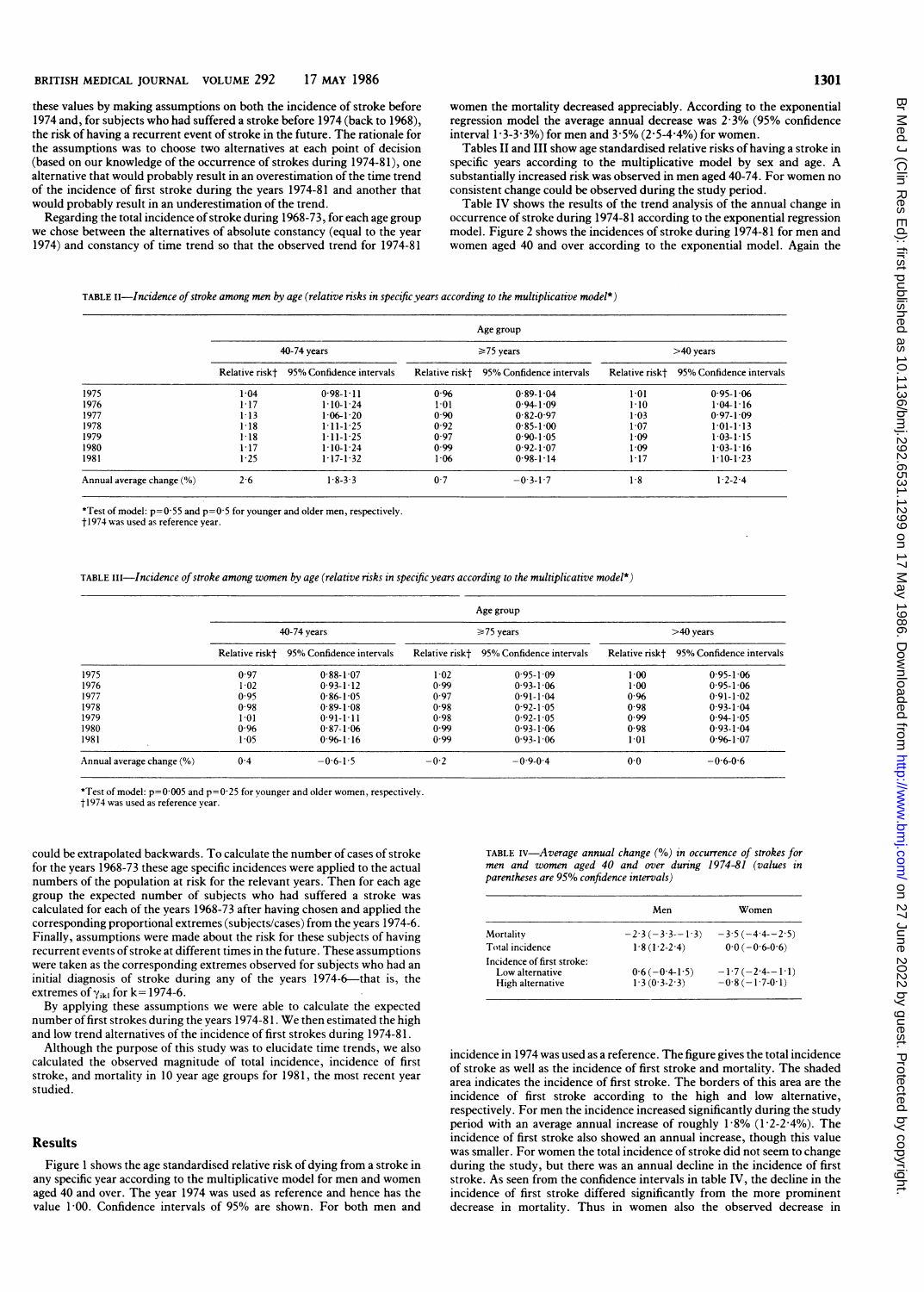mortality was not accompanied by a similar decrease in the total incidence of stroke or the incidence of first stroke.

There was an annual increase in the incidence of transient ischaemic attack (ICD 435) of 2-7% for men and 4 1% for women. Changes in the annual incidence of all cases of ischaemic and ill defined strokes (ICD 432, 433, 434, 436, 437, and 438) except transient ischaemic attack increased by  $2.2\%$  (1.5-2.9%) in men and 0.4% (-0.3-1.1%) in women. The annual incidence of haemorrhagic strokes (ICD 431) decreased significantly for both sexes. The decrease was  $1.7\%$  (0.1-3.2%) for men and  $6.3\%$  (4.7-7.8%) for women.

TABLE V-Incidence and mortality from stroke/1000 person years in relation to age and sex in Stockholm in 1981

|                  | Total<br>incidence |        | Incidence of<br>first stroke |       | Mortality |       |
|------------------|--------------------|--------|------------------------------|-------|-----------|-------|
| Age (years)      | Men                | Women  | Men                          | Women | Men       | Women |
| 40-49            | 1.2                | 0.8    | 0.8                          | 0.5   | 0.14      | 0.09  |
| 50-59            | 4.8                | 2.6    | $3 - 1$                      | 1.7   | 0.67      | 0.23  |
| 60-69            | 13.9               | 6.5    | 7.5                          | 3.6   | 1.8       | $1-1$ |
| 70-79            | 36.5               | 22.6   | 19.2                         | 12.9  | 9.2       | 5.2   |
| 80-89            | 66.9               | 59.0   | $36 - 7$                     | 35.3  | $22 - 1$  | 20.2  |
| $\geq 90$        | $100 - 1$          | 83.9   | 63.7                         | 54.2  | 53.6      | 43.1  |
| All ages over 40 | $13 - 0$           | $11-8$ | $7-2$                        | 7.1   | $3-0$     | 3.2   |

Table V shows the total incidence, incidence of first stroke, and mortality during 1981, the most recent year studied. The increase in incidence and mortality from stroke with older age was evident.

#### **Discussion**

The decline in cerebrovascular mortality is well recognised in most industrialised countries,<sup>4</sup> and the trends in mortality in Stockholm are in accordance with this pattern. The decrease in mortality seen in this study, however, was not accompanied by a similar decrease in the incidence of strokes. An increased incidence of strokes has not yet been reported elsewhere, and studies of time trends in the incidence of strokes are comparatively few.<sup>9-1</sup>

This study is based on data obtained from the Swedish Cause of Death Register and from medical information systems. Patients admitted to hospital who are not registered on the Inpatient Care Register are reported to make up about 5% of all hospital admissions, only 3% of those admitted to departments of medicine, and less than 1% of those admitted to departments of neurology.<sup>13</sup> Of the total number of patients who suffer from a stroke, less than 10% are not admitted to hospital.<sup>614</sup> The number of patients not registered on the Inpatient Care Register and those not admitted to hospital seemed to be constant during our study. Throughout the study necropsies were performed on 48% of the patients, ranging from 54% in 1974 to 44% in 1981.

According to ICD rules, identical codes are used for first stroke, repeat stroke, and after stroke diagnoses, in contrast with the numbering system used for other diagnoses such as myocardial infarction. This may result in an overestimation of cases of stroke. The technique used in this study to compare years with each other and describe trends in incidences, however, reduces this error considerably. The trends in the incidence of first stroke are not affected by this potential error. In addition, the accuracy of the high and low alternatives of the time trend in the incidence of first stroke rests on these assumptions being made. The rationale for the assumptions was to choose two alternatives at each step in the process: one that would result in a probable overestimation of the time trend in the incidence of first stroke and another that would result in <sup>a</sup> probable underestimation of the trend. We therefore assumed that the true incidence of first stroke fell between these two alternatives.

Factors contributing to the obvious discrepancy between mortality and incidence, which was more noticeable among men than women, could be due to an increasing tendency during the study period for doctors to make a diagnosis of stroke or, more likely, an increasing alertness among people to seek medical car $\mathbf{\Xi}$ for symptoms caused by a stroke. Such a tendency among patients might be reflected in the observed increase in the incidence of transient ischaemic attack (ICD 435). Transient ischaemic attack made up 10% of all diagnoses of stroke. When transient ischaemi $\bar{e}$ attack was excluded from the analysis the total incidence of strok $\mathbb{R}$ changed annually by 1.7% (95% confidence interval 1.1-2.3%) and  $-0.2\%$  ( $-1.0$ -0.5%) for men and women, respectively. A decrease in the incidence of intracerebral haemorrhages and an increase in the incidence of ischaemic strokes is in accordance with the findings of other studies.<sup>3</sup> This change may in part be due to better diagnostic tools.<sup>3</sup> The shift in the subdiagnoses of strokes from haemorrhagieto ischaemic, however, does not explain the observed discrepancies in mortality and incidence for all stroke diagnoses together. puda. Ka pageeb Ar Brotected by Group And Jude in Kwa Kapingula Br Med J (Clin Ar Troch) Group (Ar Philip Bright) Br Med Jan Rey) Ar Brand Ti

Special stroke units have not been shown to reduce mortality from stroke,  $15-18$  though improvement in neurological outcome has been shown.<sup>1619</sup> Most patients in our study received no such specia<sup>D</sup> care, but improvements in the care of patients who have suffered: strokes, especially in the care of patients with complications such  $a\hat{g}$ heart failure and infectious diseases, have probably occurred during the past decade in Stockholm. A consequence of <sup>a</sup> possible reduction in mortality would be an increase in the number of recurrent events of stroke, which in turn would affect the total incidence of stroke.

Improved care for different primary risk factors associated with stroke-for example, hypertension-has been proposed as the major reason for the declining mortality. This proposal is supported  $\hat{a}$ by several intervention studies showing that effective treatment  $\omega$ hypertension reduces cardiovascular complications, especially stroke.20-24

The declining incidence of intracerebral haemorrhage, seen in both sexes, may represent improved care of patients with hyper $\leq$ tension. Although arterial hypertension is a risk factor for bother intracerebral haemorrhage and atherosclerotic brain infarction $\widetilde{\varphi}$ there was no decrease in the incidence of ischaemic strokes. This may reflect the fact that hypertension is more strongly related t $g$ haemorrhages than to infarction, which is supported by the results of other studies.<sup>25</sup> The aetiological factors are too complex to be explained by hypertension per se, and the treatment of blood pressure might even have an unfavourable effect on some patients who have had ischaemic strokes.

Another factor that may have contributed to the decline in the incidence of intracerebral haemorrhages could be an increasing use of computed tomography in the diagnosis of stroke. No exact figuress are available, however, on its general use throughout the study period. Previous studies in Stockholm indicate that the use  $\alpha \xi$ computed tomography in the diagnosis of strokes varies between centres and with age at onset.<sup>13 26</sup>

Apart from hypertension, old age is a major risk factor for stroke (table V). Population projections for Sweden in the coming years (up to the year 2025) suggest a continuous shift of the age profile of the population with an increasing number of elderly people.<sup>27</sup> Tables I shows that events of stroke increased by 26% over an eight year period. If the observed age adjusted time trends for the totas incidence of stroke and incidence of first stroke, as well as  $f \circ \mathbb{P}$ mortality from stroke, show the same pattern in the future this will have a great impact on the resources for health care, especially as in Sweden this group of patients consumes more resources in terms  $\alpha \bar{F}$ hospital days than any other diagnostic group in departments of medicine.

This study was supported by grants from the Swedish National Associa<sup>n</sup> tion against Heart and Chest Diseases; the Swedish Society for Medical Research; the Swedish Medical Society; the Stockholm County Council; and the Foundation of the Serafimer Hospital. ö.

#### References

ड् V copy

<sup>1</sup> Nichols ES, Johansen HL. Implications of changing trends in cerebrovascular and ischemic hearth

diseases mortality. Stroke 1983;14:153-6.<br>2 Manton KG, Baum HM. CVD mortality, 1968-1978: observations and implications. Stroke 1984;15:451-7.